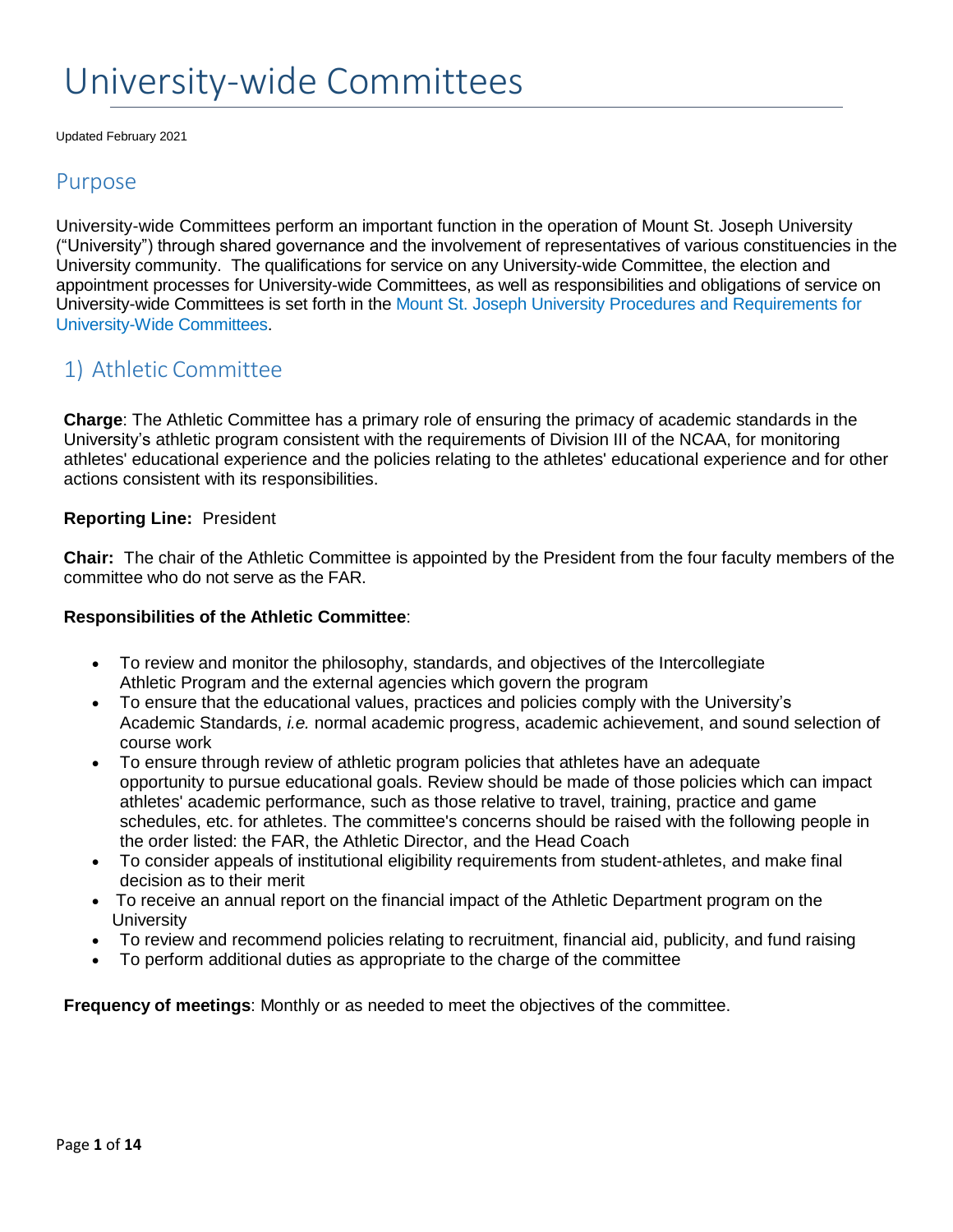### **Athletic Committee Composition:**

| <b>Number</b>           | <b>Status</b>                                                                                                                                             | <b>Process</b>                                                                                                  | Role                        | Other                                                                                                                                                                                                                                                                                                                                                                                                                                                                                                                                                                                         |
|-------------------------|-----------------------------------------------------------------------------------------------------------------------------------------------------------|-----------------------------------------------------------------------------------------------------------------|-----------------------------|-----------------------------------------------------------------------------------------------------------------------------------------------------------------------------------------------------------------------------------------------------------------------------------------------------------------------------------------------------------------------------------------------------------------------------------------------------------------------------------------------------------------------------------------------------------------------------------------------|
| $\overline{\mathbf{c}}$ | Faculty (no coaches)                                                                                                                                      | Elected by faculty                                                                                              | $\overline{V}$ oting        |                                                                                                                                                                                                                                                                                                                                                                                                                                                                                                                                                                                               |
| $\overline{2}$          | Faculty (no coaches)                                                                                                                                      | Appointed by the<br>President                                                                                   | Voting                      |                                                                                                                                                                                                                                                                                                                                                                                                                                                                                                                                                                                               |
| 1                       | <b>Faculty Athletic Representative</b><br>(faculty or administrator who holds<br>faculty rank but does not hold a<br>position in the Athletic Department) | Appointed by the<br>President                                                                                   | Voting                      | The FAR represents the<br>institution and its faculty in the<br>institution's relationships with<br>NCAA and the HCAC. The FAR<br>is responsible for insuring that<br>participants are academically<br>eligible to practice and compete<br>in athletics, and represents the<br>University's interests to the<br>NCAA and HCAC. The FAR<br>serves once every eight years<br>as president of the HCAC under<br>the Conference's current<br>governance structure. The<br>FARs and Presidents, as a<br>group, are the decision making<br>body of the HCAC. There is no<br>term for this position. |
| 1                       | Staff from Registrar's Office or<br>Advising Center (no coaches and<br>NCAA requirement)                                                                  | Elected by staff                                                                                                | Voting                      |                                                                                                                                                                                                                                                                                                                                                                                                                                                                                                                                                                                               |
| 1                       | Staff (no coaches)                                                                                                                                        | <b>Appointed by President</b>                                                                                   | Voting                      |                                                                                                                                                                                                                                                                                                                                                                                                                                                                                                                                                                                               |
| $\mathbf{1}$            | Student                                                                                                                                                   | Recommended by the<br><b>Student Athletic</b><br><b>Advisory Committee</b><br>and appointed by the<br>President | Voting                      |                                                                                                                                                                                                                                                                                                                                                                                                                                                                                                                                                                                               |
| 1                       | <b>Athletic Director</b>                                                                                                                                  | Automatic                                                                                                       | Ex officio                  |                                                                                                                                                                                                                                                                                                                                                                                                                                                                                                                                                                                               |
| $\mathbf{1}$            | Senior Woman Athletic Administrator                                                                                                                       | Automatic                                                                                                       | Ex officio and<br>nonvoting |                                                                                                                                                                                                                                                                                                                                                                                                                                                                                                                                                                                               |
| 1                       | <b>Athletic Retention Coordinator</b>                                                                                                                     | Automatic                                                                                                       | Ex officio and<br>nonvoting |                                                                                                                                                                                                                                                                                                                                                                                                                                                                                                                                                                                               |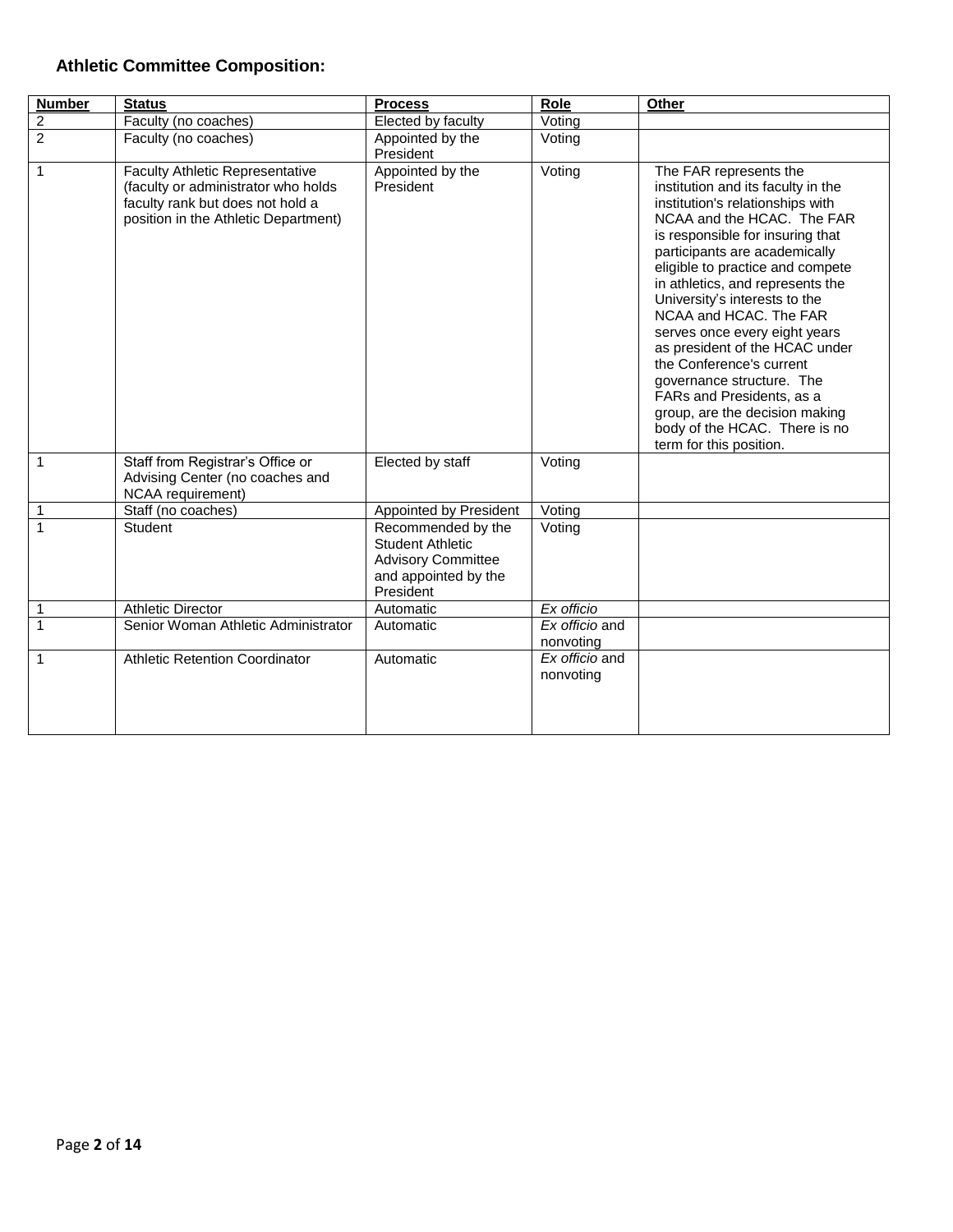# 2) Budget Committee

**Charge**: The Committee has a primary role in the Mount's integrated planning and budgeting process with the responsibility for reviewing, prioritizing, and rejecting and/or accepting action plans submitted by administrative and academic departments through the appropriate administrative officer. The Committee is also responsible for recommending the appropriate level of funding for accepted action plans.

#### **Reporting Line**: Chief Financial Officer

**Chair:** The chair of the Budget Committee is appointed by the CFO from the elected and appointed faculty and staff members of the committee.

#### **Responsibilities of the Budget Committee**:

- To recommend to President's Cabinet action plans with appropriate funding which reflect the priorities of the strategic plan for approval by the Board of Trustees
- To provide advice to the President on optimum utilization of human, physical and fiscal resources in order to reallocate funds among MSJ initiatives
- To request strategic priorities from President's Cabinet in order to review and prioritize action plans/requests for funds
- To incorporate requests for new faculty and staff positions into the Budgeting Process
- To seek clarification and additional information as necessary from resource persons, school deans, department chairs, directors, and Cabinet members
- To gather sufficient data to evaluate and recommend budget priorities
- To prioritize accepted action plans/requests for funds and determine appropriate level of funding
- To make recommendation to President's Cabinet relative to accepted action plans/requests for funds
- To communicate the status of requests through appropriate channels after committee consideration
- To meet deadlines established by the President's Cabinet, the Chief Financial Officer and the Audit/Finance Committee of the Board of Trustees
- Additional duties as appropriate to the charge of the committee

**Frequency of Meetings**: Semimonthly or as needed to meet established deadlines.

#### **Budget Committee Composition:**

| <b>Number</b> | <b>Status</b>                  | <b>Process</b>                                        | Role       | Other                                                                          |
|---------------|--------------------------------|-------------------------------------------------------|------------|--------------------------------------------------------------------------------|
|               | <b>Chief Financial Officer</b> | Automatic                                             | Ex officio |                                                                                |
|               | Controller                     | Automatic                                             | Ex officio |                                                                                |
| 2             | Faculty                        | Recommended by<br>ECFA and appointed by<br>the CFO    | Voting     |                                                                                |
|               | Faculty                        | Recommended by<br>ECFA and appointed by<br>the CFO    | Voting     | Serve on the Financial<br>Sustainability Committee of<br>the Board of Trustees |
| 2             | Staff                          | Recommended by<br>CRSA and appointed by<br>the CFO    | Voting     |                                                                                |
| $\mathcal{P}$ | <b>Students</b>                | Recommended by the<br>SGA and appointed by<br>the CFO | Voting     |                                                                                |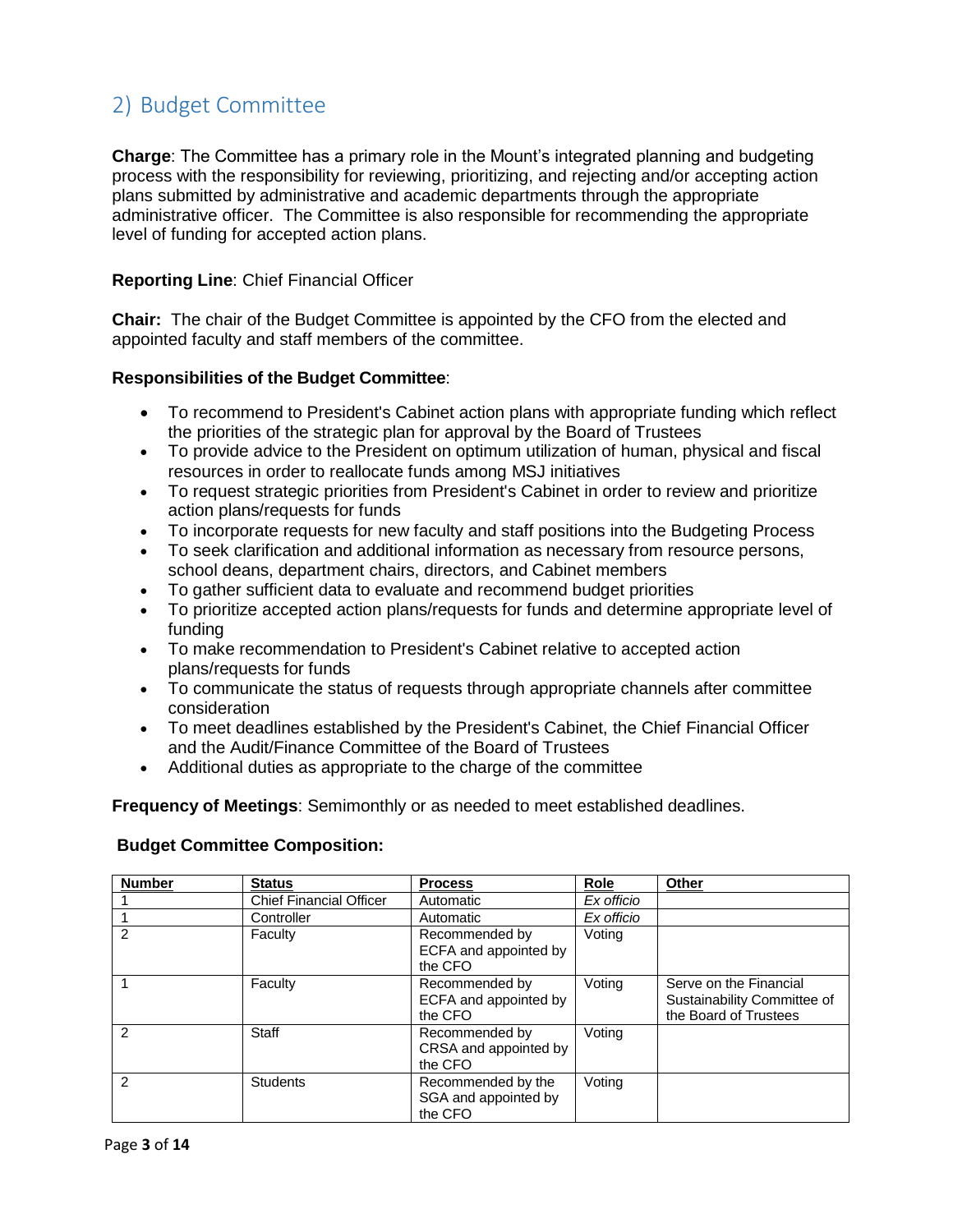# 3) Committee for the Mediation and Resolution of Disputes

**Charge**: The Committee for Mediation and Resolution of Disputes has the primary responsibility to facilitate the resolution of disputed personnel matters, such as working conditions, employment practices, or differences of interpretation of policy, within the University which are introduced into the Mediation and Resolution of Disputes Process in a confidential and neutral manner. The process is described in the *Employee Handbook*. Members will be trained annually in mediation techniques in order to effectively exercise their responsibilities on this committee. Committee members personally involved in a dispute have a conflict of interest and will be replaced by their alternate until the dispute concludes. The Provost, the Director of the Wellness Center, and Director of Human Resources will serve as resource persons when appropriate.

**Reporting Line:** Vice President Compliance, Risk and Legal Affairs/General Counsel

**Chair:** Committee members select one faculty co-chair and one staff co-chair from the elected committee members (not alternates).

#### **Responsibilities of the Committee for the Mediation and Resolution of Disputes**:

Advising

- To counsel faculty and staff on how they may be heard through appropriate use of the process.
- To counsel faculty and staff on protocol dictated by grievance procedures covered under the [Sex Discrimination, Sexual Misconduct and Interpersonal Violence Policy](https://mymount.msj.edu/ICS/icsfs/EEO_and_Non-Discrimination_Policy.pdf?target=2d68d9a6-90b7-4c5f-9b33-fdaae2189523) and the

[Equal Opportunity and Non-Discrimination Policy](https://mymount.msj.edu/ICS/icsfs/EEO_and_Non-Discrimination_Policy.pdf?target=2d68d9a6-90b7-4c5f-9b33-fdaae2189523) are not subject to the mediation process and will be addressed under their own protocols.

**Mediation** 

- To preserve confidentiality of all parties involved
- To offer resources in conflict resolution to differing parties through face-to-face negotiation
- To facilitate a mediation process for disputes which will enable both parties to communicate their interests, explore options, propose solutions, and mutually settle their differences

**Resolution** 

- To ensure an opportunity to be heard
- To expedite all steps of the mediation process to facilitate a resolution
- To facilitate an appropriate resolution procedure in the event that mediation attempts prove unsuccessful

**Reporting Line**: The committee reports to the parties involved and to the appropriate administrative officer(s).

**Frequency of Meetings:** Annually for trainings, and on an as needed basis.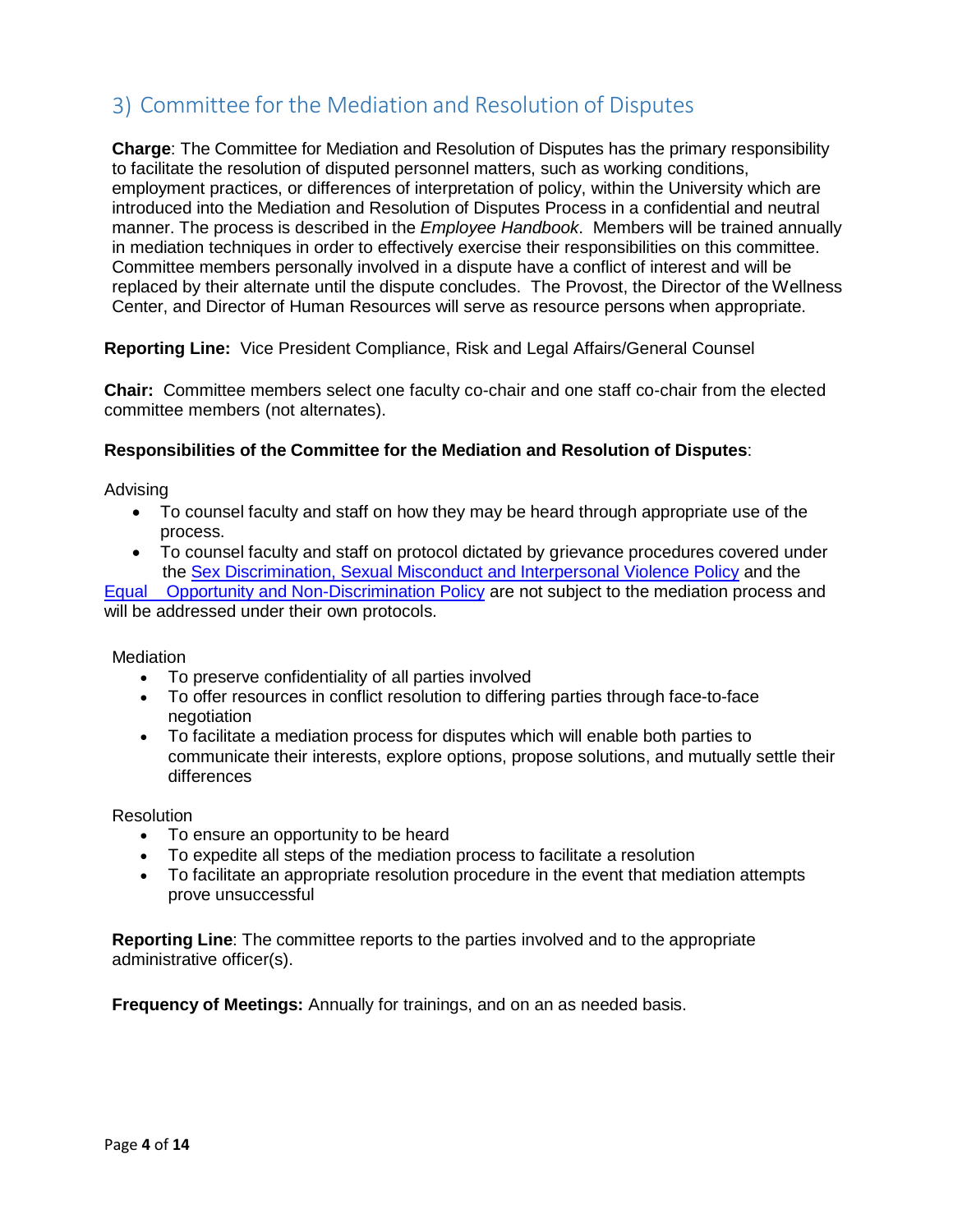#### **Committee for the Mediation and Resolution of Disputes Composition:**

| <b>Number</b> | <b>Status</b>                           | <b>Process</b>                            | Role                                                                                         | Other                                                               |
|---------------|-----------------------------------------|-------------------------------------------|----------------------------------------------------------------------------------------------|---------------------------------------------------------------------|
| 3             | Faculty                                 | Elected by the<br><b>Faculty Assembly</b> | Voting                                                                                       | Must have<br>completed two years<br>of employment to be<br>eligible |
| 3             | Staff                                   | Elected by Staff<br>Assembly              | Voting                                                                                       | Must have<br>completed two years<br>of employment to be<br>eligible |
|               | <b>Buildings &amp; Grounds</b><br>Staff | Elected by Staff<br>Assembly              | Voting                                                                                       | Must have<br>completed two years<br>of employment to be<br>eligible |
|               | <b>Faculty Alternate</b>                | Elected by the<br><b>Faculty Assembly</b> | Voting in the event a<br>faculty member of<br>the committee has a<br>conflict of interest    | Must have<br>completed two years<br>of employment to be<br>eligible |
|               | <b>Staff Alternate</b>                  | Elected by the Staff<br>Assembly          | Voting in the event<br>that a staff member<br>of the committee has<br>a conflict of interest | Must have<br>completed two years<br>of employment to be<br>eligible |

# 4) Council on Inclusive Excellence

**Charge:** The Council on Inclusive Excellence serves in an advisory capacity to the Chief Diversity and Inclusion Officer (CDIO) on the development of policy and procedures for the University related to diversity, equity and inclusion. In addition, the council will recommend and assist in the implementation of actions, policies, and procedures that promote and maintain a culture of inclusive excellence on in the University's community. The Council on Inclusive Excellence has the responsibility of assisting the CDIO in partnering with departments, offices, and organizations across campus and within the Greater Cincinnati community to better recruit, retain and serve underrepresented minority faculty, staff, and student populations.

#### **Reporting Line:** President

**Chair:** Chief Diversity and Inclusion Officer

#### **Responsibilities of the Council on Inclusive Excellence:**

- Make recommendations on how to increase the diverse representation of our faculty and staff (recruitment and retention)
- Make recommendation on how to increase the diverse representation of our student body (recruitment and retention)
- Assist in promoting and maintaining a campus community that embraces inclusive excellence
- Advise on policy and procedures that will enhance inclusivity on campus

**Frequency of Meeting: Once a month or as needed.**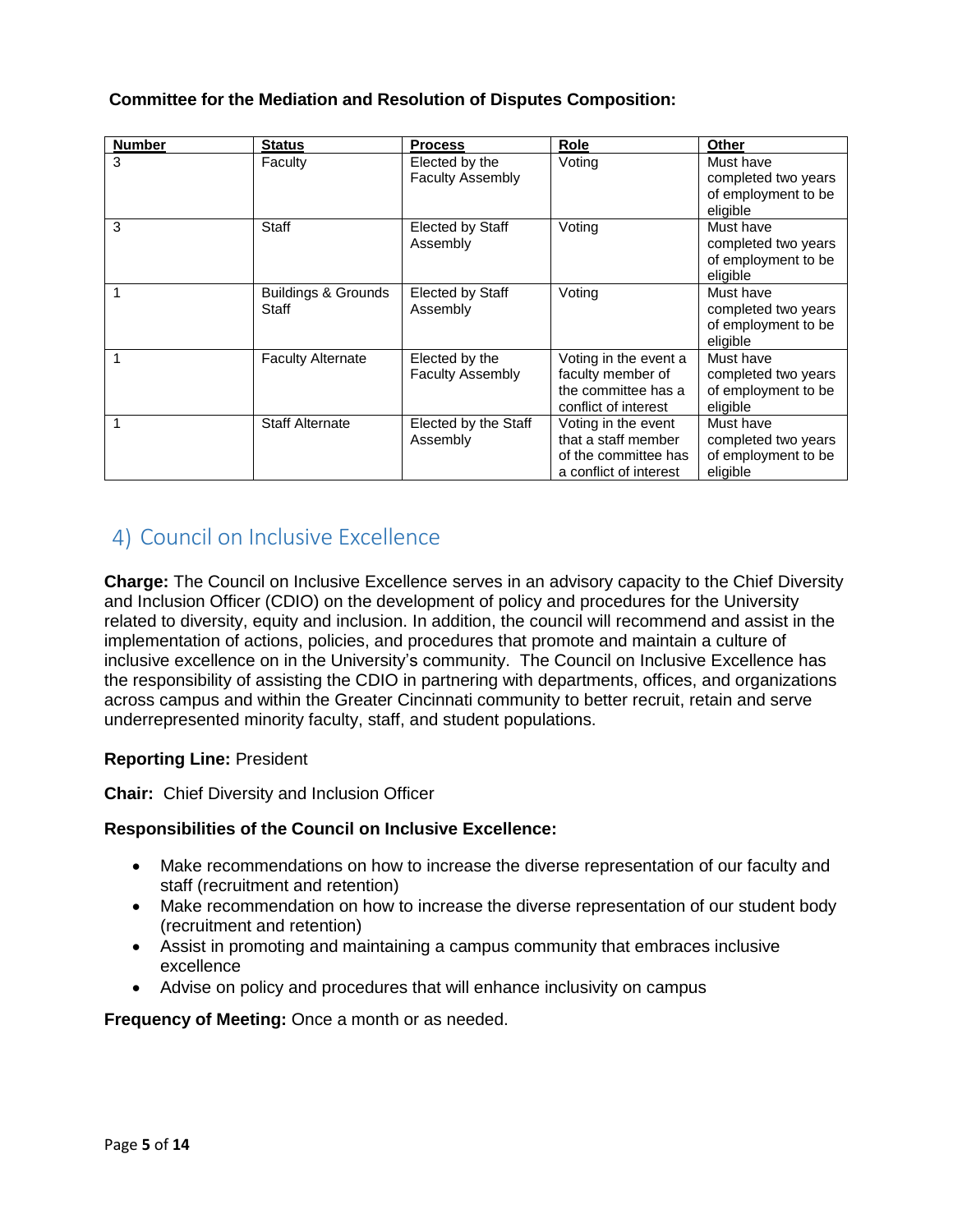#### **Council on Inclusive Excellence Committee Composition:**

| <b>Number</b>  | <b>Status</b>                                                          | <b>Process</b>                                                            | Role       | Other |
|----------------|------------------------------------------------------------------------|---------------------------------------------------------------------------|------------|-------|
|                | <b>CDIO</b>                                                            | Automatic                                                                 |            |       |
| $\overline{2}$ | Faculty                                                                | Recommended by<br>ECFA and appointed<br>by the CDIO                       | Voting     |       |
| $\overline{2}$ | Staff                                                                  | Recommended by<br>CRSA and appointed<br>by the CDIO                       | Voting     |       |
| 2              | Undergraduate<br>students                                              | Recommended by<br>the SGA and<br>appointed by the<br><b>CDIO</b>          | Voting     |       |
| 2              | Graduate students                                                      | Self-nomination and<br>appointed by the<br><b>CDIO</b>                    | Voting     |       |
| 2              | Non-alumni<br>members of the<br><b>Greater Cincinnati</b><br>community | Selected by the<br>CDIO                                                   | Voting     |       |
| 1              | Alumni                                                                 | Recommended by<br>the Alumni Board<br>and appointed by the<br><b>CDIO</b> | Voting     |       |
| 1              | Director of Mission<br>Integration                                     | Automatic                                                                 | Ex officio |       |
| 1              | Representative from<br>Office of Human<br>Resources                    | Automatic                                                                 | Ex officio |       |

## 5) Emergency Response Team

**Charge:** The University's Emergency Response Team is responsible for review, revision and execution of the MSJ Disaster and Emergency Response Plan and initializing the emergency process set forth in the plan.

**Reporting Line:** Vice President Compliance, Risk and Legal Affairs/General Counsel

**Chair:** MSJ Chief of Police

#### **Responsibilities of the Emergency Response Team:**

- Be a full-time employee (year round)
- Attend approximately six Emergency Response Team meetings each year. There will be a meeting after each incident and any drill. Consequently, the number of meetings could be higher. ERT meetings last an hour
- Have a solid working knowledge of the University's Disaster, Emergency Response, and Notification Plan
- Be trained on and understand when and how to use MountSafe and any other University notification system
- Be willing to immediately respond when the individual receives an Emergency Response Team alert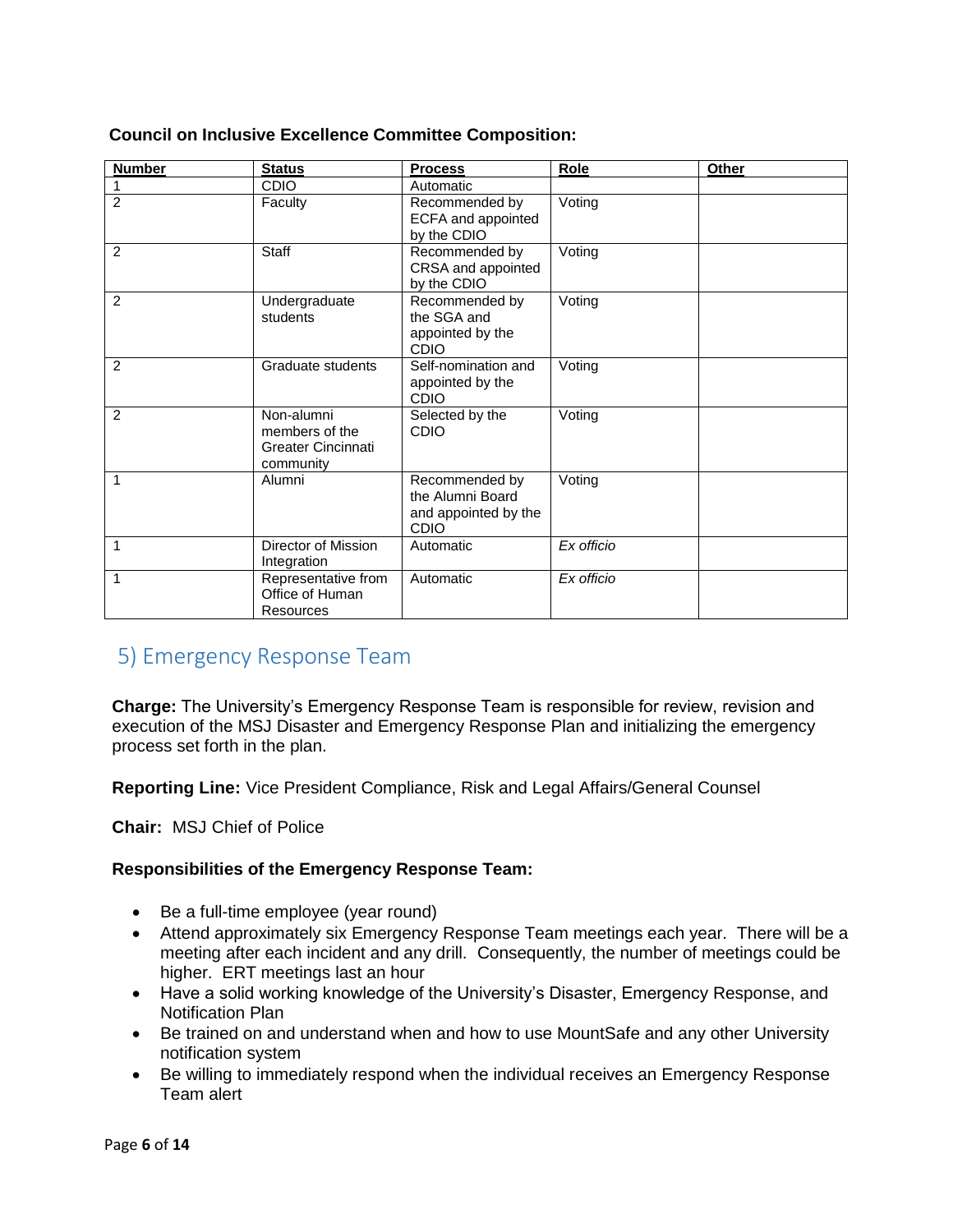Actively participate in discussions about how the University should address disasters/emergencies, and offer suggestions on improvements

 Maintain confidentiality related to all Emergency Response Team matters **Frequency of meetings:** As needed, but at least quarterly

| <b>Number</b> | <b>Status</b>                                        | <b>Process</b>                                                                         | Role   | Other |
|---------------|------------------------------------------------------|----------------------------------------------------------------------------------------|--------|-------|
|               | <b>CFO</b>                                           | Automatic                                                                              | Voting |       |
|               | <b>MSJ Chief of Police</b>                           | Automatic                                                                              | Voting |       |
|               | Lieutenant, MSJ PD                                   | Automatic                                                                              | Voting |       |
|               | Dean of Students                                     | Automatic                                                                              | Voting |       |
|               | Director of Buildings<br>& Grounds                   | Automatic                                                                              | Voting |       |
|               | <b>Associate Provost</b><br>for Campus<br>Technology | Automatic                                                                              | Voting |       |
|               | <b>VP of University</b><br>Communications            | Automatic                                                                              | Voting |       |
|               | <b>Associate Provost</b><br>for Academic Affairs     | Automatic                                                                              | Voting |       |
| 1             | Faculty                                              | Full-time/Twelve<br>Month. Appointed<br>by the Provost                                 | Voting |       |
| 1             | <b>Staff</b>                                         | Full-time/Twelve<br>Month.<br>Recommended by<br>CRSA and approved<br>by the President. | Voting |       |
| 1             | <b>Athletic Department</b>                           | Full-time/Twelve<br>Month.<br>Appointed by the<br><b>Athletic Director</b>             | Voting |       |

#### **Composition of the Emergency Response Team Committee:**

# 6) Health Professions Advisory Committee

**Charge**: The committee has primary responsibility for advising and guiding undergraduates pursuing health care careers as they prepare for admission to professional programs and educating the campus community about the requirements for admissions to professional schools.

**Reporting Line**: Director of Career and Experiential Education Center and the Provost

**Chair:** The chair of the committee will be determined by a vote of the members of the committee.

#### **Responsibilities of the Health Professions Advisory Committee**:

- Individual and group advising for students interested in health care careers in addition to the academic advisor
- Developing and updating career overviews, including a listing of Tristate professional schools, required and recommended courses, required exams, and other helpful information
- Offering and conducting committee interviews and preparing letters of recommendation for professional programs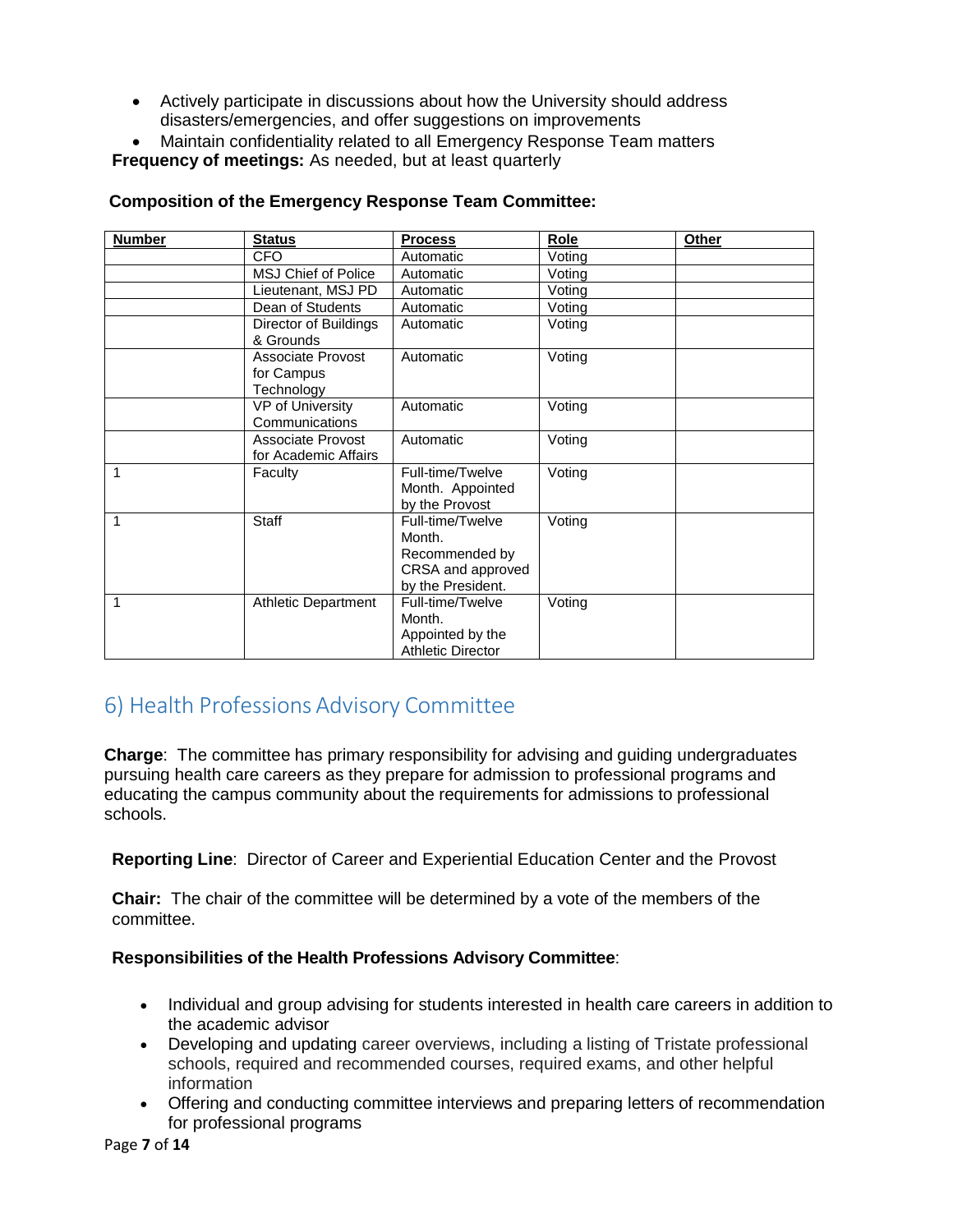- Working with the Career and Experiential Education Center, as well as other campus organizations and departments to offer programs and workshops to help students become acquainted with various health care fields and prepare for the application process
- Being members of and attending conferences for the Ohio, regional and national organizations for health professions advising
- Developing and maintaining contacts with local professional schools and practicing professionals
- Assist the CEEC in developing and maintaining contracts with local healthcare systems and clinicians to secure observation/shadowing and clinical experiences for pre-health students
- Working with Admissions to educate prospective students about potential preparatory tracks for health care careers through individual meetings and representation at outreach events
- Maintenance of enrollment and retention data of HPAC students
- Assist Alumni Affairs office in maintaining contact with program graduates
- Maintenance of application and acceptance rates for professional schools for advised students

**Frequency of meetings**: Monthly or as needed

| <b>Number</b> | <b>Status</b>        | <b>Process</b>                                                   | Role   | <b>Other</b>                                           |
|---------------|----------------------|------------------------------------------------------------------|--------|--------------------------------------------------------|
| 8             | Faculty              | Appointed jointly by<br>the Deans of the<br>Schools of           | Voting | The Provost will<br>make final<br>decisions on         |
|               |                      | Behavioral and<br><b>Natural Sciences</b><br>and Heath Sciences  |        | appointments if the<br>Deans cannot<br>reach agreement |
| $\mathcal{P}$ | Staff<br>(Admission) | Appointed by the<br>Associate Provost<br>for Academic<br>Support | Voting |                                                        |
|               | Staff (Career)       | Appointed by the<br>Associate Provost for<br>Academic Support    | Voting |                                                        |

#### **Health Professions Advisory Committee Composition:**

# 7) Mission Committee

**Charge**: The Mission Committee of Mount St. Joseph University promotes and supports living the ideals and values of the mission by all members of the University community. The committee provides opportunities annually to learn and experience living the mission through programs, speakers, and events. The committee explores ways to integrate the legacy and heritage of the Sisters of Charity in all aspects of the University's life.

#### **Reporting Line**: President

**Chair:** Director of Mission Integration

#### **Responsibilities of the Mission Committee**:

Page **8** of **14**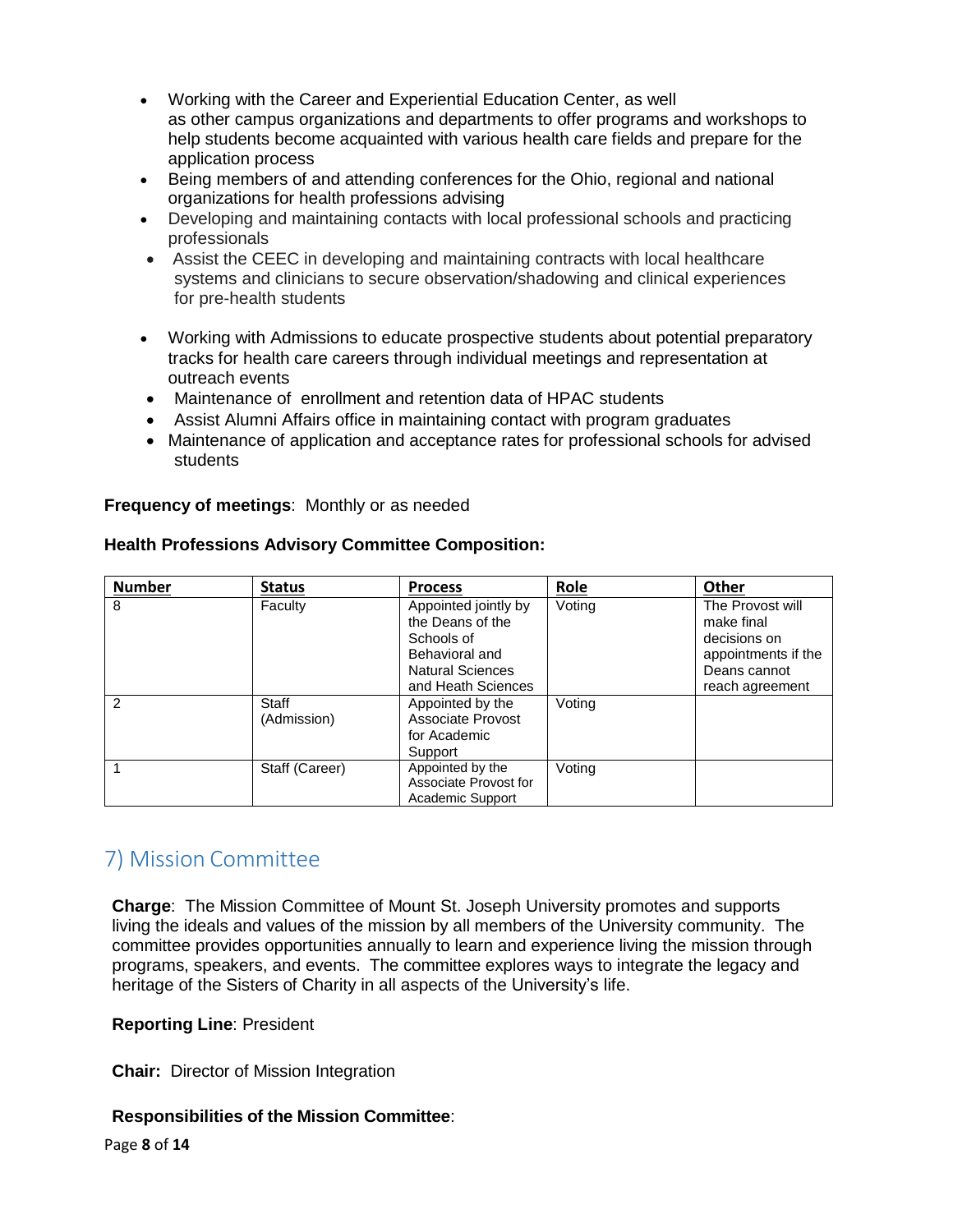- To provide support and assistance to the Office of Mission Integration
- To oversee the selection and recognition of the St. Elizabeth Ann Seton Mission Awards and other programs recognizing employee participation in living the mission of the **University**
- To coordinate ongoing educational opportunities for the University community about the mission
- To interface with the Board of Trustees Mission and Vision Committee as requested
- To make recommendations to the President and the President's Cabinet that enhance the University's mission culture and activities

**Frequency of meetings**: Monthly or as needed

|  |  |  | <b>Mission Integration Committee Composition:</b> |
|--|--|--|---------------------------------------------------|
|--|--|--|---------------------------------------------------|

| <b>Number</b>  | <b>Status</b>                                            | <b>Process</b>                                                                                                                                                                                                      | Role              | Other |
|----------------|----------------------------------------------------------|---------------------------------------------------------------------------------------------------------------------------------------------------------------------------------------------------------------------|-------------------|-------|
| $\mathbf{1}$   | Director of Mission<br>Integration                       | Automatic                                                                                                                                                                                                           | Ex officio, Chair |       |
| 1              | Assistant Director of<br>Mission Integration             | Automatic                                                                                                                                                                                                           | Ex officio        |       |
| 1              | Program Director of<br>Religious and<br>Pastoral Studies | Automatic                                                                                                                                                                                                           | Ex officio        |       |
| (4) Faculty    | Faculty                                                  | 3- Faculty are<br>recommended by<br>ECFA and appointed<br>by the President<br>1-Faculty is ECFA<br>elected and<br>appointed by the<br>President. They will<br>serve as the faculty<br>rep on M&V Board<br>Committee | Voting            |       |
| 1              | Dean of Students                                         | Automatic                                                                                                                                                                                                           | Ex officio        |       |
| 3              | Staff                                                    | Recommended by<br>CRSA and appointed<br>by the President                                                                                                                                                            | Voting            |       |
| $\overline{2}$ | <b>Students</b>                                          | Recommended by<br>Chair                                                                                                                                                                                             | Voting            |       |
| 1              | <b>Sisters of Charity</b><br>representative              | Automatic                                                                                                                                                                                                           | Voting            |       |

# 8) Retirement Plans Oversight Committee

**Charge:** Mount St. Joseph University Retirement Plans are intended to provide eligible employees the opportunity to generate the long-term accumulation of retirement savings through contributions to individual participant accounts and the earnings thereon. The Plans are employee benefit plans intended to comply with all applicable federal laws and regulations including the Internal Revenue Code of 1986, as amended, and the Employee Retirement Income Security Act of 1974 (ERISA), as amended. The Plan Sponsor appoints Mount St. Joseph University*'s Retirement Plans Oversight Committee* (the "Committee"), created June 12, 2012, and delegates authority to the Committee to choose and monitor plan funding options.

The Committee is responsible for maintaining a written record of its decisions and steps taken in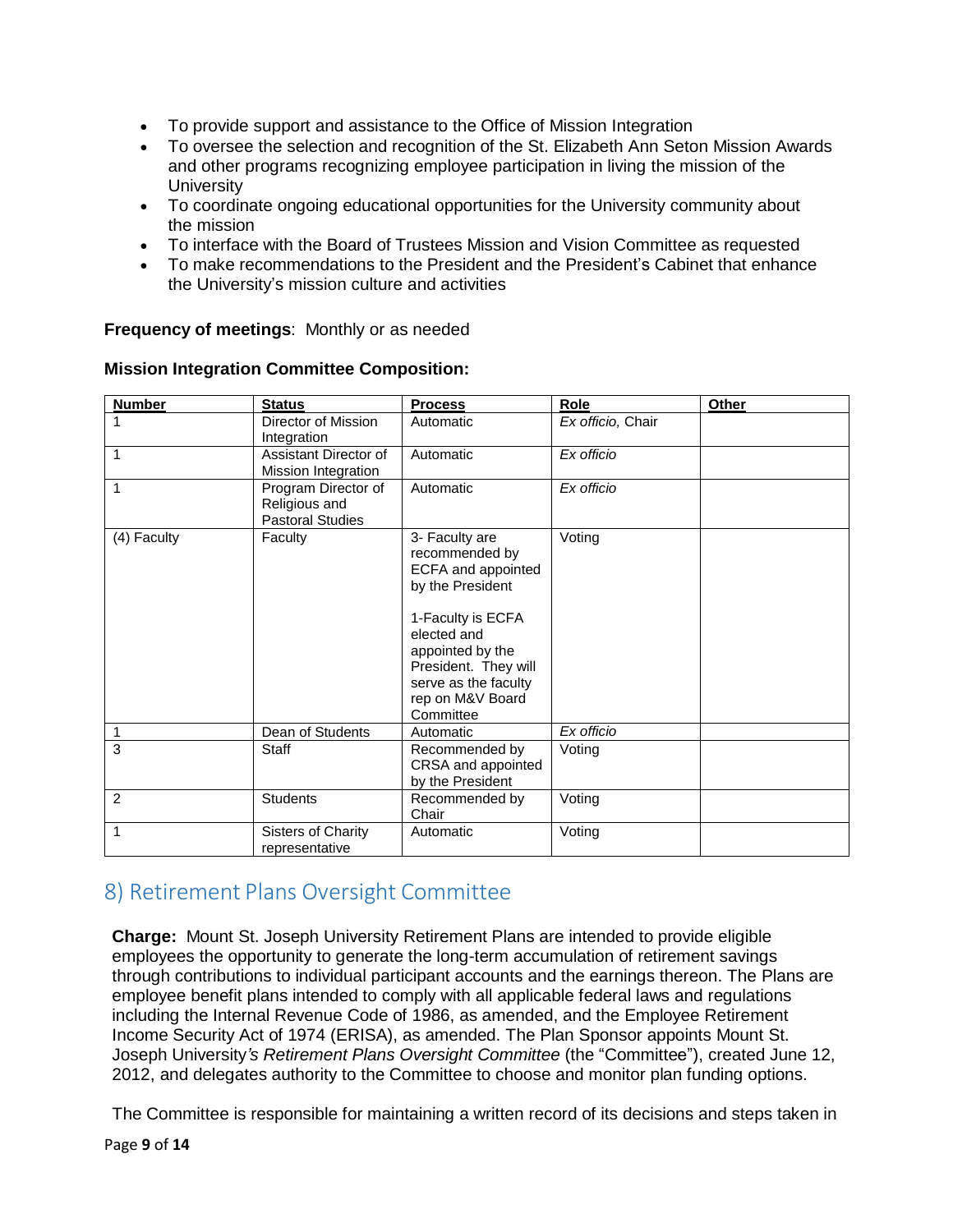connection with the monitoring of the Plan's funding options

#### **Reporting Line:** CFO

**Chair:** Director of Human Resources

**Responsibilities of the Retirement Plans Oversight Committee:** With respect to management of the Plan, the Committee's responsibilities include the following:

- Recommend investment objectives and policies as outlined in the Investment Policy Statement (IPS)
- Establish a list of acceptable investments and portfolio guidelines
- Provide information regarding fund investment structure and performance against established objectives and policies
- Review and approve all Plan service agreements
- Recommend compensation arrangements for investment service providers
- Monitor the performance of all service providers including investment advisors, record keepers, and Third Party Administrators
- Provide guidance on educational and communication programs
- Evaluate plan design and administrative issues
- Select and terminate funding options
- Establish and maintain the IPS
- Creation and maintenance of fund "watch list"
- Control fees and expenses
- Generating communications to participants when necessary
- Develop an investment program that offers a diverse range of options
- Identify investment options (i.e. types of funds) which it deems appropriate and prudent to make available to plan participants
- Control and account for all investment, recordkeeping, and administrative expenses associated with the Plan
- Provide contribution and benefit information to the record keeper as appropriate
- Provide plan participants with prospectuses or other informational items as and when required by, and maintaining compliance with, the rules and regulation issued by the Department of Labor (DOL) pursuant to section 404(c) of ERISA
- Avoid prohibited transactions and conflicts of interest

**Frequency of meetings**: Quarterly and additional meetings as needed.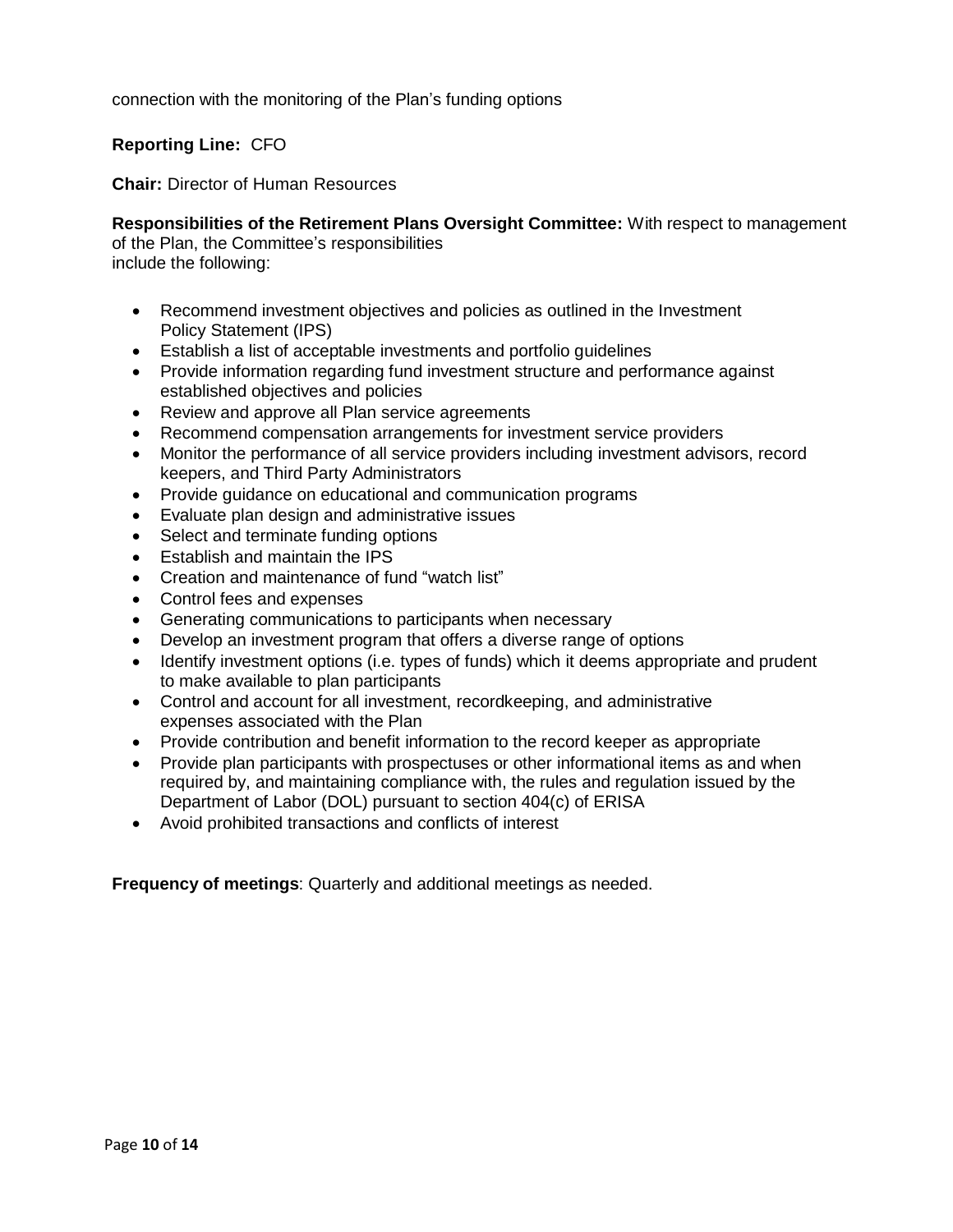#### **Retirement Plans Oversight Committee Composition:**

| <b>Number</b> | <b>Status</b>                     | <b>Process</b>   | Role                    | Other |
|---------------|-----------------------------------|------------------|-------------------------|-------|
|               | CFO.                              | Automatic        | Ex officio              |       |
|               | Director of Human Resources       | Automatic        | $\overline{Ex}$ officio |       |
|               | Assistant Director of Human       | Automatic        | Ex officio              |       |
|               | Resources                         |                  |                         |       |
|               | VP Compliance, Risk, Legal        | Automatic        | Ex officio              |       |
|               | Affairs/General Counsel           |                  |                         |       |
| 2             | Faculty                           | Appointed by the |                         |       |
|               |                                   | President        |                         |       |
| っ             | Administrative/Professional Staff | Appointed by the |                         |       |
|               |                                   | President        |                         |       |

# 9) Service Learning Committee

**Charge**: The Committee has primary responsibility to promote service and community-based learning experiences within the University community through the collaborative efforts of faculty, staff, community partners, and students.

#### **Reporting Line:** Provost

**Chair:** Manager of Service Learning & Civic Engagement

#### **Responsibilities of the Service Learning Committee:**

- To provide input to the Coordinator of Service Learning into the design, implementation, and evaluation of the service learning strategic and annual plans to oversee the development of service/community-based learning opportunities in which students are working with community based groups to address communities' needs and problems
- To encourage service/community-based learning through departmental and interdisciplinary courses in the curriculum
- To promote student participation in service/community-based learning efforts
- To oversee grant requests for service/community-based learning funding in partnership with Institutional Advancement
- To review, assess and evaluate ongoing service learning activities
- To maintain a presence and dialogue with regional and national service organizations
- To work with CCEP on those aspects of service/community-based learning which involve curriculum development

**Frequency of meetings**: Monthly and as needed.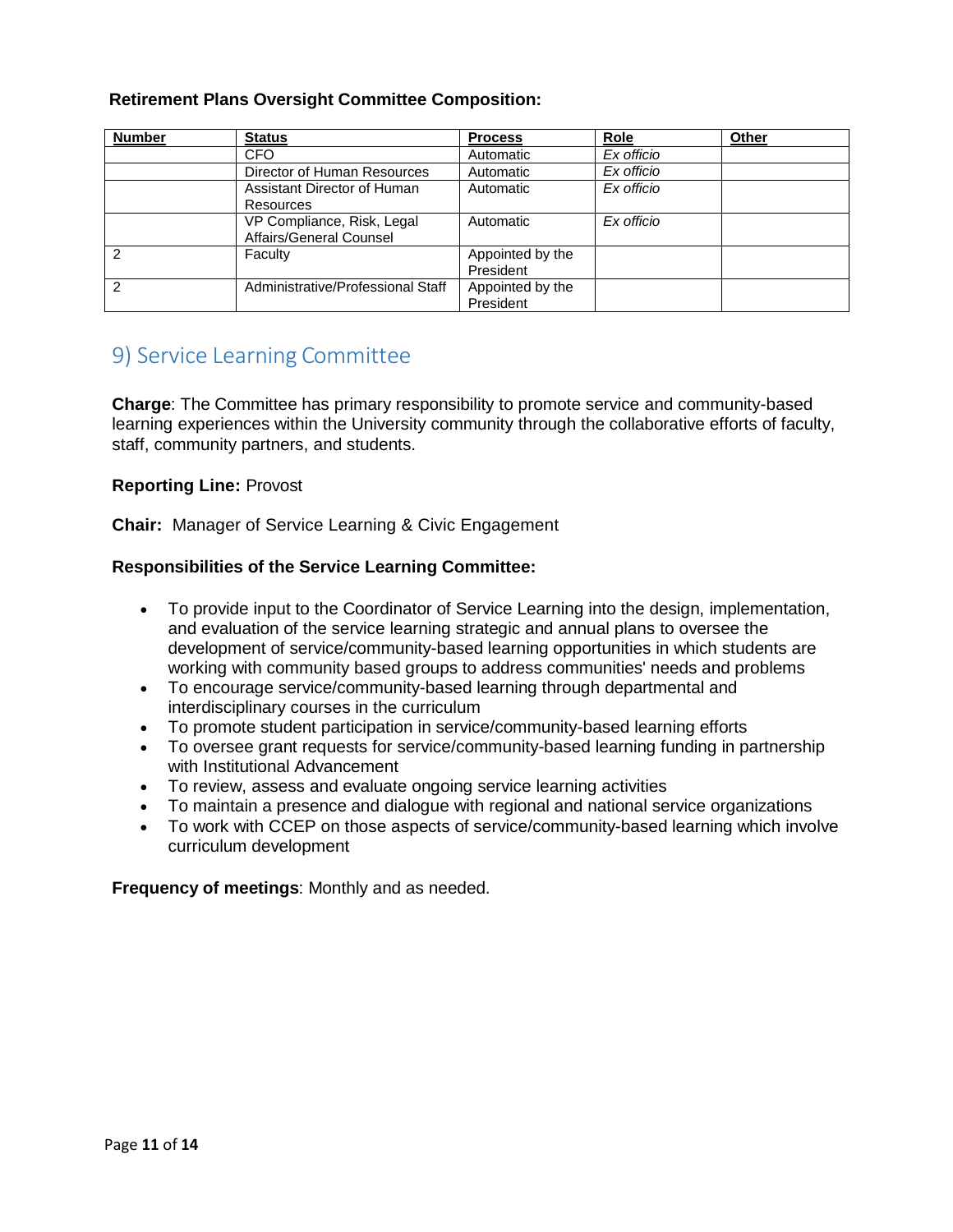#### **Service Learning Committee Composition:**

| <b>Number</b> | <b>Status</b>                                 | <b>Process</b>                                                         | <b>Role</b> | Other         |
|---------------|-----------------------------------------------|------------------------------------------------------------------------|-------------|---------------|
|               | Coordinator for<br>Service Learning,<br>Chair | Automatic                                                              | Ex officio  |               |
| 4             | Faculty                                       | Recommended by<br>ECFA and appointed<br>by the Provost                 | Voting      |               |
| 4             | Staff                                         | Recommended by<br>CRSA and<br>appointed by the<br>Provost              | Voting      |               |
|               | Student                                       | Recommended by<br>the SGA.                                             |             | One year term |
| 2             | <b>Students</b>                               | Recommended by<br>an advisor, faculty<br>member or<br>committee chair. |             | One year term |
|               | <b>Community Partner</b>                      | Recommended by<br>the Chair                                            |             | One year term |

# 10) Sustainability Committee

**Charge**: Sustainability is the practice of living and working so that we may meet the needs of the present without compromising the ability of future generations to meet their own needs. In keeping with the values and vision of the University, the Sustainability Committee assists the movement of the University community toward considerations that integrate environmental, economic, and socio-ethical perspectives.

#### **Reporting Line:** CFO

**Chair:** Chairperson or Co-chairpersons

#### **Responsibilities of the Sustainability Committee:**

- To encourage environmental, economic, and socio-ethical sustainability programs across all aspects of campus life
- To assist in engaging the campus in an ongoing dialogue about sustainability and instilling a culture of sustainable long-range planning
- To advise on the development and implementation of campus sustainability action plans
- To partner and collaborate with the Sisters of Charity and other community partners both on and off campus to promote social, environmental and economic sustainability in the community
- To advise and recommend actions and policy to the President and administrative officers of the University
- To seek funding and other resources, in coordination with the University Institutional Advancement division that will help to accomplish its mission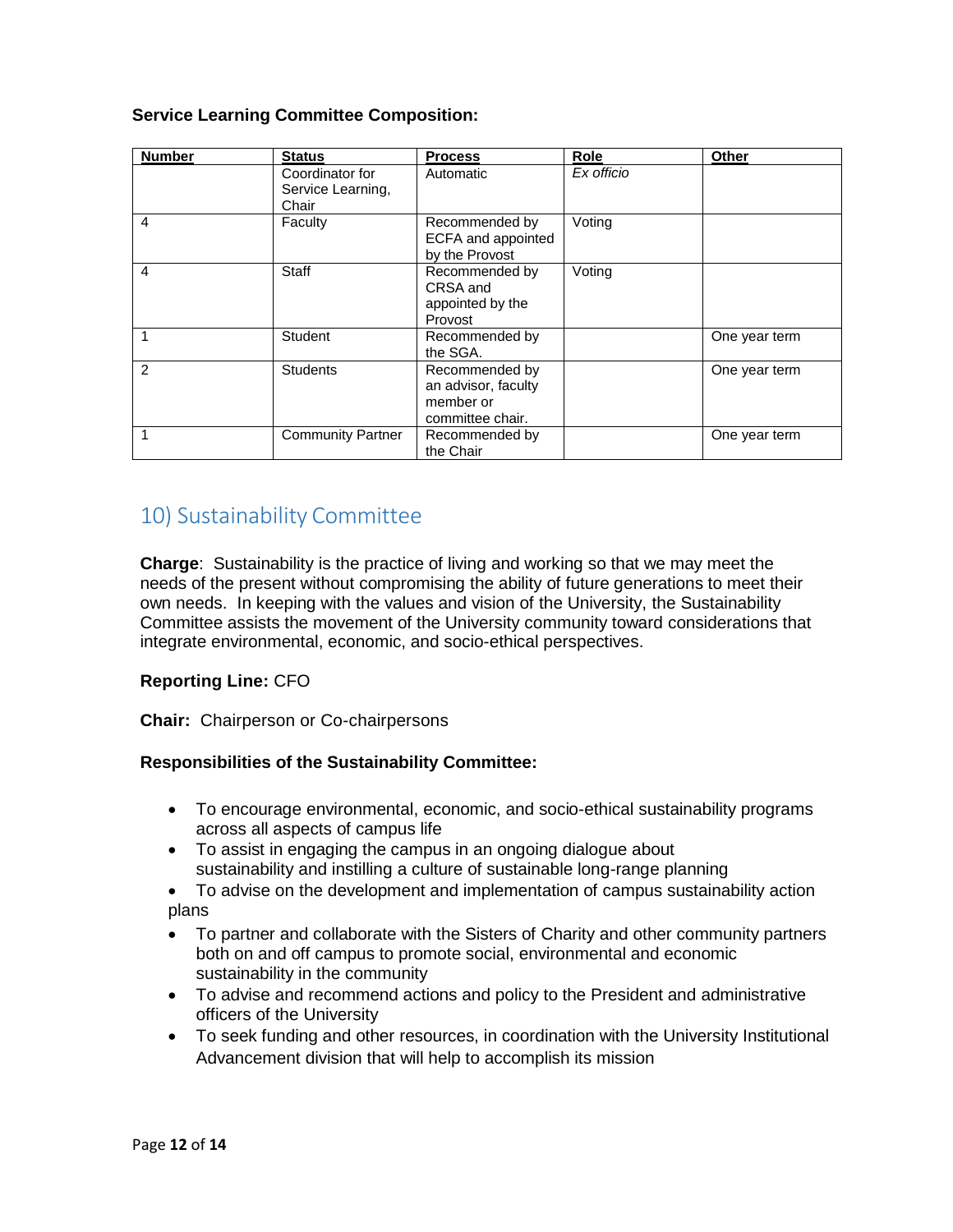**Frequency of meetings**: Twice each semester or as needed.

| <b>Number</b>  | <b>Status</b>                   | <b>Process</b>                                                 | Role   | Other |
|----------------|---------------------------------|----------------------------------------------------------------|--------|-------|
|                | Chairperson or two<br>Co-Chairs | Appointed by the<br>President                                  |        |       |
| 4              | Faculty                         | Recommended by<br>ECFA and<br>appointed by the<br>President    | Voting |       |
| $\overline{4}$ | Staff                           | Recommended by<br>CRSA and<br>appointed by the<br>President    | Voting |       |
| 3              | <b>Students</b>                 | Recommended by<br>the SGA and<br>appointed by the<br>President | Voting |       |
| $1 - 3$        | Sisters of Charity              |                                                                |        |       |

#### **Sustainability Committee Composition:**

Other faculty, staff, students, Sisters of Charity, residents of Delhi Township and the surrounding communities, and members of local environmental groups or other appropriate organizations are welcome to attend Sustainability Committee meetings and may serve on sub- committees as determined by the Chairperson.

# 11) Wellness, Health and Safety Committee

**Charge:** To promote a campus climate that encourages wellness through a holistic approach to programming emphasizing individuals making healthy choices and decreasing high risk behaviors that may impede academic success.

In order to meet federal compliance requirements of The Drug Free Schools and Communities Act (34 CFR, EDGAR Part 86) and the Violence Against Women ACT (VAWA), the committee designs and implements holistic, prevention programming for students focused on all dimensions of Wellness. The committee membership is divided into three sub-committees responsible for policy review and outreach program implementation and assessment that will promote optimal health for the campus community.

- 1. Alcohol, tobacco and other drug use;
- 2. Campus safety including sexual violence, and
- 3. Other dimensions of wellness

#### **Reporting Line:** Provost

**Chair:** Co-Chairs, Director of Wellness Center and Faculty Member